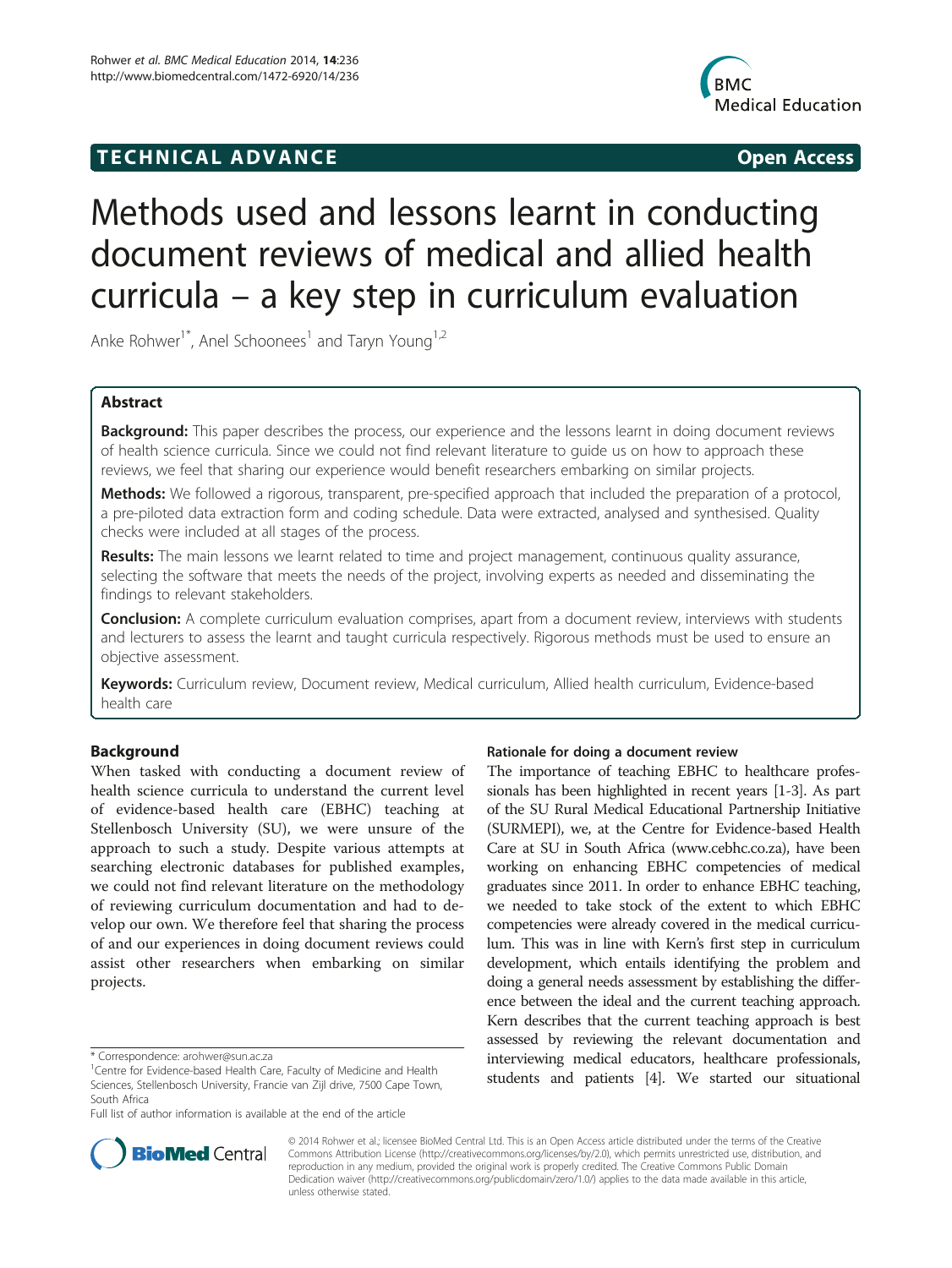analysis by reviewing the documentation of the undergraduate six-year medical curriculum.

About a year later, in 2013, we performed a similar exercise for the undergraduate allied health programmes at SU (Human Nutrition; Physiotherapy; and Speech, Language and Hearing Therapy). For this second document review, we drew on our previous experience and refined the methodology.

#### Aim of this paper

This paper describes the process, our experience and the lessons learnt in doing document reviews of the undergraduate medical and allied health curricula at SU. The results of these studies are reported elsewhere.

## Methods

## Document review process

We followed a rigorous, systematic and transparent approach [\[5\]](#page-6-0), which included writing protocols for both document reviews in which we pre-specified our intentions and included pre-piloted data extraction forms. The document review of the medical curriculum (N11/07/205) and of the allied health curricula (S12/10/261) were approved by the Stellenbosch University Ethics Committee of the Faculty of Medicine and Health Sciences.

Our process of doing a document review is explained in the following steps:

## 1. Defining competencies

We started by doing a literature review on international studies regarding past and current trends in teaching and learning EBHC. We made use of a snowball technique, where we identified relevant studies from a search in PubMed and located additional studies by examining the reference lists. Drawing on this and on the CanMEDS framework [\[6\]](#page-6-0) for graduate competencies, we developed a set of enabling and key EBHC competencies. Enabling competencies, which are a sub-set of competencies needed to achieve the key competencies, include the basic understanding of epidemiology and biostatistics, basic searching skills and the philosophy of critical enquiry. The five key competencies mirror the five steps of EBHC, namely i) formulating an answerable question based on clinical uncertainty; ii) finding the best available evidence to answer this question; iii) critically appraising and interpreting the evidence; iv) applying the results in the clinical setting; and v) evaluating the performance [\[3](#page-6-0)]. We discussed these proposed competencies with other faculty members and external experts before finalising them (Figure [1](#page-2-0)) [\[7](#page-6-0)].

2. Obtaining all module outlines and understanding the structure of the curriculum

We collected all relevant curriculum material and module outlines which detail module objectives, learning outcomes, and assessments. We collected 64 module outlines for the medical curriculum (2011) and 86 for three (Human Nutrition, Physiotherapy, Speech, Hearing and Language Therapy) of the four allied health curricula (2013). (At the time of our study, the Occupational Therapy division was revising their curriculum.) It was important to get a good understanding of how the curriculum phases flow and most importantly what is covered within which phase or year of study, whether modules are theoretically or clinically orientated, and which modules are presented to more than one programme to avoid duplicate data collection and extraction.

#### 3. Extracting relevant data

To ensure consistency and standardisation in data extracted from the medical curriculum, we designed and piloted an electronic data extraction form in Microsoft Word. Learning outcomes, as documented in the module outlines (typically statements beginning with the following phrase "After this session, students should be able to…"), that related to the pre-specified EBHC competencies, were seen as the units of analysis. Within the team we discussed what information would be needed to obtain an accurate picture of the extent of and the approach to EBHC teaching and learning. We concluded that information on the data extraction form should include year and phase of study; name of the module; department or division responsible for teaching; specific learning opportunities and objectives/ outcomes relevant to EBHC; method of teaching (face to face, tutorials, clinical rotations etc.); and assessment. We also aimed to record whether assessments were aligned to the learning outcomes, but assessments were poorly described (if at all) and we could not extract these data.

For the document review on the three allied health programmes, we developed and pre-piloted a set of codes based on the previously developed enabling and key EBHC competencies. What was different compared to the medical document review was that we did not extract data by entering it into a Microsoft Word table, but rather coded the relevant learning outcomes using ATLAS.ti software (ATLAS.ti Scientific Software Development GmbH). We had codes for each of the following categories: learning outcomes (with sub-codes for each pre-specified key and enabling competency), type of competency (sub-codes for knowledge (which included cognitive functioning), attitude or skill), mode of teaching (sub-codes for face-to-face, class exercises or tutorials, e-learning, self-study, or practical), and assessment (test and exam, assignment, practical assessment, web-based test, and other).

In both instances we performed quality checks on identified data. With the medical curriculum, a research assistant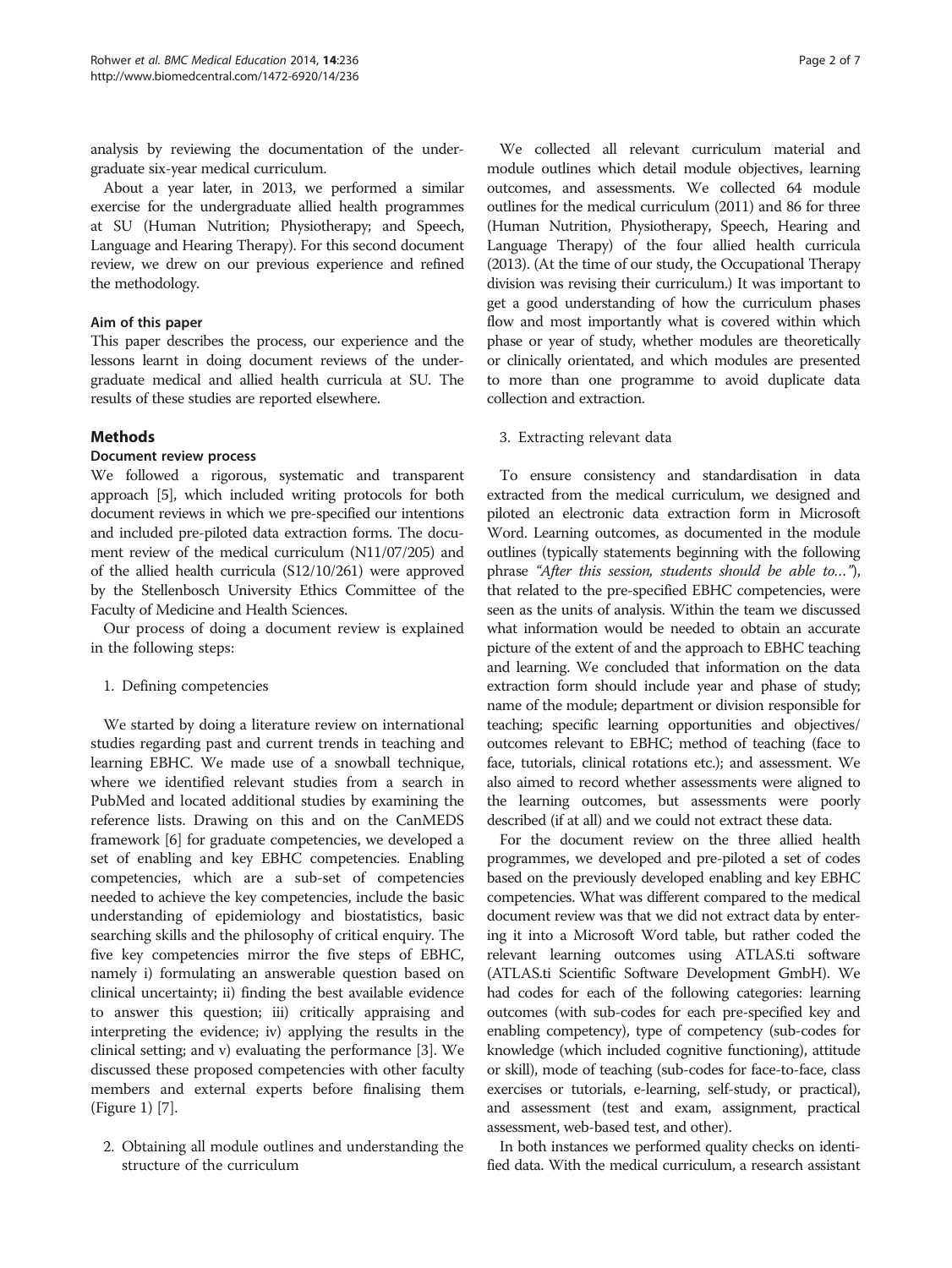<span id="page-2-0"></span>

initially performed all data extraction. When one of the authors (AR) did quality checks on 30% of the data, she found very poor agreement (less than 30%) and thus reextracted data from all raw documents. Uncertainties were resolved through discussions with another author (TY).

For the allied health document reviews, one team member identified all potentially relevant learning outcomes and coded each programme's curriculum separately. One of the authors (AR) went through 30% of the module outlines and agreed that all potentially relevant outcomes had been identified and extracted. Two authors (AR, AS) then went through each extracted learning outcome, double-checked its relevance to EBHC as per the pre-specified competency list, and made the final decision regarding the choice of coding, i.e. the EBHC competency that it addressed.

#### 4. Analysing data

Two authors (AR and either TY or AS) analysed the extracted data. For knowledge outcomes, we made judgements of the corresponding level of cognitive functioning by matching the verbs contained in the learning outcome to those used for each level of Bloom's taxonomy. We used Table 1 [\[8](#page-6-0)] as a guide for judgement. When a learning

| Table 1 Bloom's taxonomy and the associated verbs for |  |  |
|-------------------------------------------------------|--|--|
| each level of cognitive functioning                   |  |  |

| Bloom's level of cognitive<br>functioning | Verbs describing the learning outcome                                                                                                                                                                     |
|-------------------------------------------|-----------------------------------------------------------------------------------------------------------------------------------------------------------------------------------------------------------|
| Knowledge                                 | define, describe, identify, know, label, list,<br>match, name, outline, recall, recognize,<br>reproduce, select, state                                                                                    |
| Comprehension                             | comprehend, convert, defend, distinguish,<br>estimate, explain, extend, generalize, give<br>examples, infer, interpret, paraphrase,<br>predict, rewrite, summarize, translate                             |
| Application                               | apply, change, compute, demonstrate,<br>discover, manipulate, modify, operate,<br>predict, prepare, produce, relate, show,<br>solve, use                                                                  |
| Analysis                                  | analyse, break down, compare, contrast,<br>diagram, deconstruct, differentiate,<br>discriminate, distinguish, identify, illustrate,<br>infer, outline, relate, select, separate                           |
| Synthesis                                 | categorize, combine, compile, compose,<br>create, devise, design, explain, generate,<br>modify, organize, plan, rearrange,<br>reconstruct, relate, reorganize, revise,<br>rewrite, summarize, tell, write |
| Fvaluation                                | appraise, compare, conclude, contrast,<br>criticise, critique, defend, describe,<br>discriminate, evaluate, explain, interpret,<br>justify, relate, summarize, support                                    |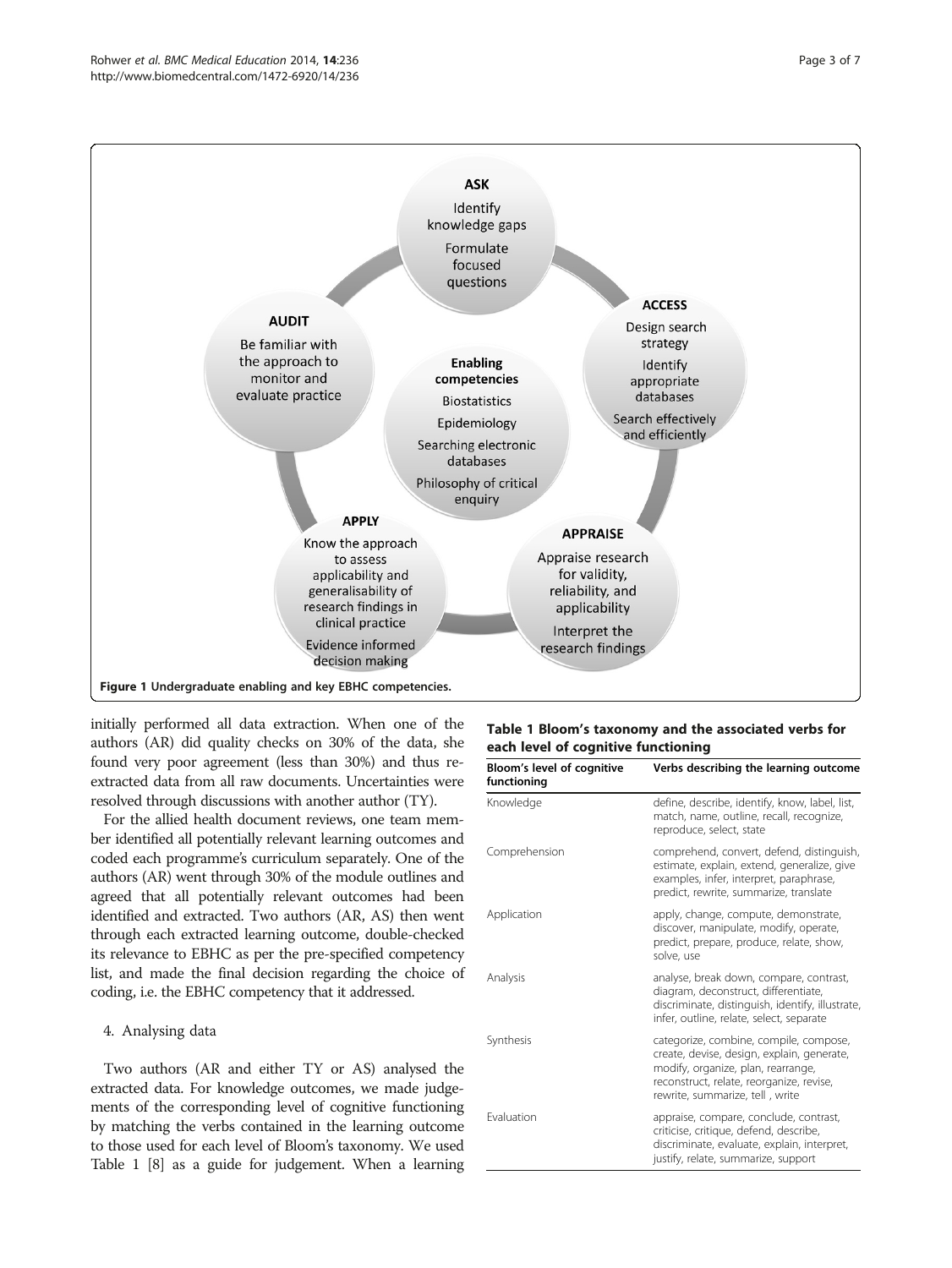outcome contained multiple verbs, we used the verb representing the highest cognitive level to make our judgement.

Examples illustrating how we classified learning outcomes according to knowledge, skill or attitude:

Example 1: Learning outcome referring to knowledge:

"Define epidemiology, disease incidence, prevalence, remission rates and death rates".

"Explain the following terms: epidemiology, prevalence, incidence, endemic, epidemic, pandemic".

We judged the first outcome as being relevant to EBHC and related it to the "knowledge" level of cognitive functioning because it contained the verb "define". The second outcome, also relevant to EBHC, was related to the "comprehension" level, since it contained the verb "explain".

Example 2: Learning outcome referring to attitude

"The foundation has been laid for the ability to integrate and interpret knowledge and to think and act in a problem-solving way".

Example 3: Learning outcome referring to skill

"Formulate answerable background and foreground questions on diagnosis, therapy, prognosis and harm".

5. Synthesising data

For the medical curriculum, we synthesised the data according to the three phases of study. Phase I includes all, except one, of the modules in the first year of study. Phase II includes one module from the first year and continues until the end of the first semester of the fifth year of study. It includes all theory modules, early and middle clinical rotations. Phase III, also called the student internship, includes the late clinical rotations and extends over the second semester of the fifth year and the sixth year of study. Learning outcomes that addressed the same EBHC competencies in a specific module were grouped together. The aim was to bring together elements related to teaching approaches, outcomes and assessment and relate this to the specific competencies. Table 2 is an example of the synthesised results of EBHC competencies in the first phase of the medical curriculum.

The allied health programmes are not structured in phases like the medical curriculum, and the module outlines did not allow us to extract data regarding the teaching approach and assessment. We adapted the medical curriculum analysis table and constructed one table per programme, detailing competencies and content covered,

Assessment methods

Level of

|  | Table 2 EBHC competencies in Phase I of the medical curriculum |  |  |  |
|--|----------------------------------------------------------------|--|--|--|
|--|----------------------------------------------------------------|--|--|--|

| <b>Competencies</b>                             | <b>Content covered</b>                                       | Module                                      | <b>Theme</b>   | <b>Sessions</b>            | Teaching<br>approach         | Level of<br>Bloom's<br>Taxonomy | <b>Assessment methods</b>                                                         |
|-------------------------------------------------|--------------------------------------------------------------|---------------------------------------------|----------------|----------------------------|------------------------------|---------------------------------|-----------------------------------------------------------------------------------|
| Enabling<br>competency:<br>Critical Thinking    | Problem-solving                                              | Personal and<br>Professional<br>development | $\overline{4}$ | Not<br>applicable<br>(N/A) | Lecture                      | N/A                             | Module quide states: continuous<br>assessment, but no details are<br>provided     |
| Enabling<br>competency:<br><b>Biostatistics</b> | Descriptive statistics                                       | Health in context                           | 2              | 5,6,7,9,14,15,<br>19       | Lecture<br>and<br>discussion | Knowledge                       | Self-assessment and continuous<br>assessment, but no details<br>provided          |
|                                                 |                                                              |                                             |                | 8,9,16                     | Practical                    | Application                     |                                                                                   |
| Enabling<br>competency:<br>Epidemiology         | Study design                                                 | Health in context                           | 2              | 1,2,3                      | Lecture                      | Knowledge                       |                                                                                   |
|                                                 | Measures of disease<br>occurrence                            | Health in context                           | 2              | 10,11,17,20                | Lecture                      | Knowledge                       |                                                                                   |
|                                                 |                                                              |                                             |                | 10,11                      | Practical                    | Understanding                   |                                                                                   |
|                                                 |                                                              | <b>Essentials of</b><br>disease processes   | 3              | 1,2                        | Lecture                      | Knowledge                       | Short test, class test and exam,<br>but no details provided in the<br>study quide |
|                                                 |                                                              |                                             | 13             | 1                          | Lecture                      | Understanding                   |                                                                                   |
|                                                 | Measures of<br>association and effect                        | Health in context                           | 2              | 12,13                      | Lecture                      | Knowledge                       | Self-assessment and continuous<br>assessment, but no details                      |
|                                                 | Populations and<br>sampling                                  |                                             |                | 18                         | Lecture                      | Understanding                   | provided                                                                          |
|                                                 | Diagnostic accuracy                                          |                                             |                | 21,22,23                   | Lecture                      | Knowledge                       |                                                                                   |
| Key competency:<br>Critical appraisal           | Criteria/approach used<br>to evaluate clinical<br>study data | Principles of<br>therapy                    | 6              | 1,2                        | Lecture,<br>tutorials        | Understanding                   | Test, exam                                                                        |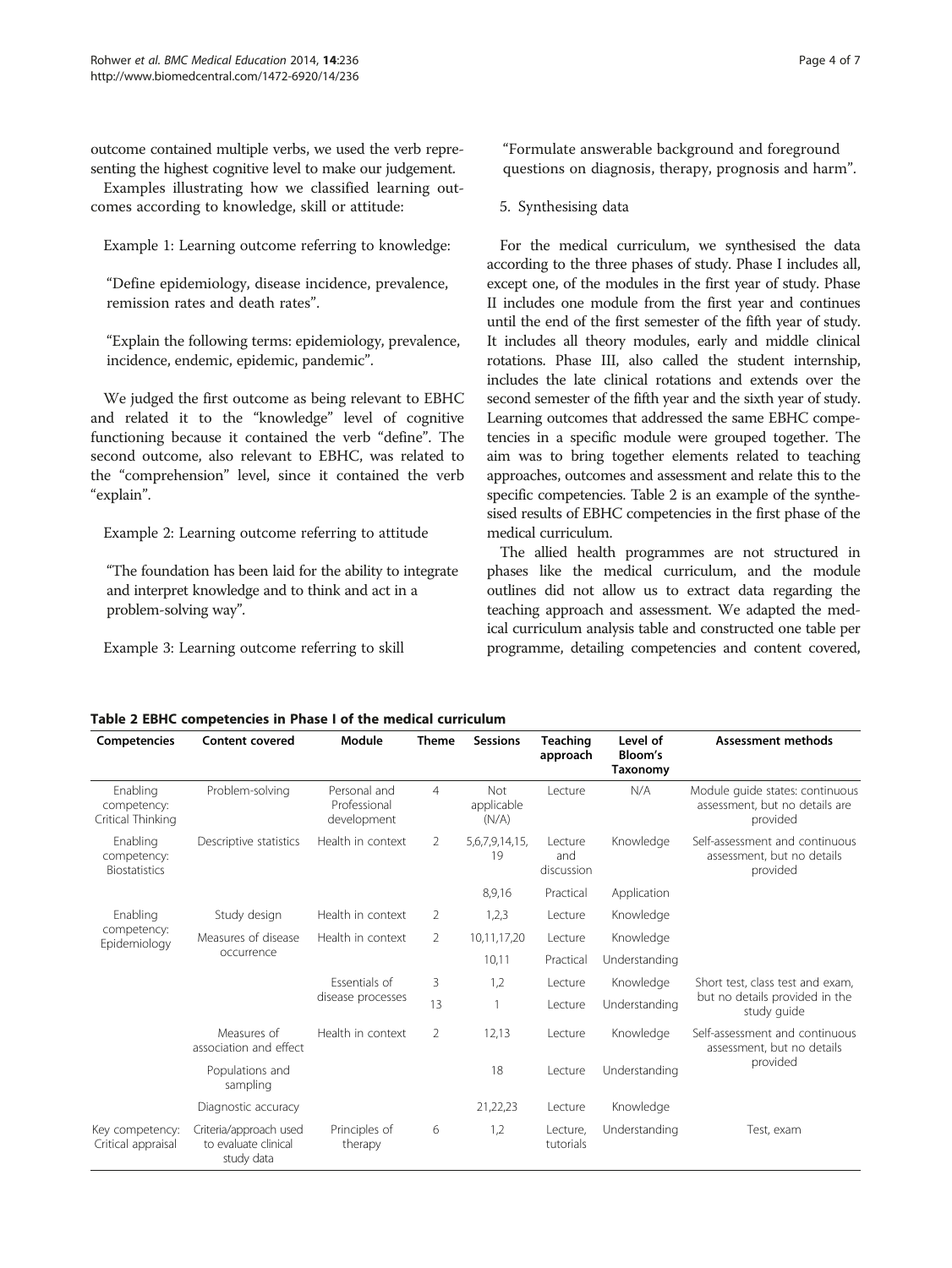year and module in which the competency is addressed and level of Bloom's taxonomy. In addition, we added a quote of a typical learning outcome that addressed the respective competency. Table 3, displaying the key competencies of the Physiotherapy programme, is an example of how we presented results for the allied health curricula review.

6. Compiling the report and disseminating findings

The final step involved compiling detailed reports, summaries and presentations of our findings and disseminating these to the relevant stakeholders – lecturers, heads of the various divisions and SURMEPI project partners. In addition, we presented the findings of our document reviews at various national and international conferences where a lot of interest was shown in the methodology we used.

| Competencies                  | Content covered                                                  | Year | Module                                                                                                              | Level of<br>Bloom's<br><b>Taxonomy</b> | <b>Typical quotes</b>                                                                                          |
|-------------------------------|------------------------------------------------------------------|------|---------------------------------------------------------------------------------------------------------------------|----------------------------------------|----------------------------------------------------------------------------------------------------------------|
| Principles of<br><b>EBHC</b>  | Terminology and<br>understanding                                 | 3,4  | Research Methods 372, PT practice 74,<br>Research Methods 472                                                       | Comprehension                          | Understand the principles of evidence-<br>based practice                                                       |
|                               | Identify knowledge<br>gaps                                       |      |                                                                                                                     |                                        |                                                                                                                |
| Formulating<br>questions      | Using PICO format                                                | 3    | Research Methods 372                                                                                                | Application                            | Be able to design a secondary research<br>question while using the PICO method                                 |
|                               | Identify various types<br>of questions                           |      |                                                                                                                     |                                        |                                                                                                                |
|                               | Identify best study<br>design for a specific<br>type of question |      |                                                                                                                     |                                        |                                                                                                                |
| Literature<br>search strategy | Design a relevant<br>search strategy                             |      |                                                                                                                     |                                        |                                                                                                                |
|                               | Identify appropriate<br>databases                                |      |                                                                                                                     |                                        |                                                                                                                |
|                               | Performing an<br>electronic search                               | 3,4  | Applied PT 373, Research Methods 372,<br>Applied PT 473                                                             | Skill                                  | Be able to search effectively for<br>published PT research articles using the<br>most common medical databases |
|                               | Appraise systematic<br>reviews                                   |      |                                                                                                                     |                                        |                                                                                                                |
|                               | Appraise randomised<br>controlled trials                         |      |                                                                                                                     |                                        |                                                                                                                |
|                               | Appraise cohort<br>studies                                       |      |                                                                                                                     |                                        |                                                                                                                |
|                               | Appraise case-control<br>studies                                 |      |                                                                                                                     |                                        |                                                                                                                |
|                               | Appraise cross-<br>sectional studies                             |      |                                                                                                                     |                                        |                                                                                                                |
| Critical<br>appraisal         | Appraise diagnostic<br>studies                                   |      |                                                                                                                     |                                        |                                                                                                                |
|                               | Appraise qualitative<br>studies                                  |      |                                                                                                                     |                                        |                                                                                                                |
|                               | Interpret research<br>findings                                   |      |                                                                                                                     |                                        |                                                                                                                |
|                               | Translate outcomes<br>into summary<br>statistics                 |      |                                                                                                                     |                                        |                                                                                                                |
|                               | Appraisal not linked<br>to specific study<br>design              | 3,4  | Applied PT 373, Applied PT 473, Clinical<br>PT 374 , Clinical PT 474, Research Methods<br>372, Research Methods 472 | Application,<br>Analysis               | Be able to evaluate literature using<br>PT-related critically appraisal tools                                  |
| Applying the<br>evidence      | Consider application<br>of relevant research                     |      |                                                                                                                     |                                        |                                                                                                                |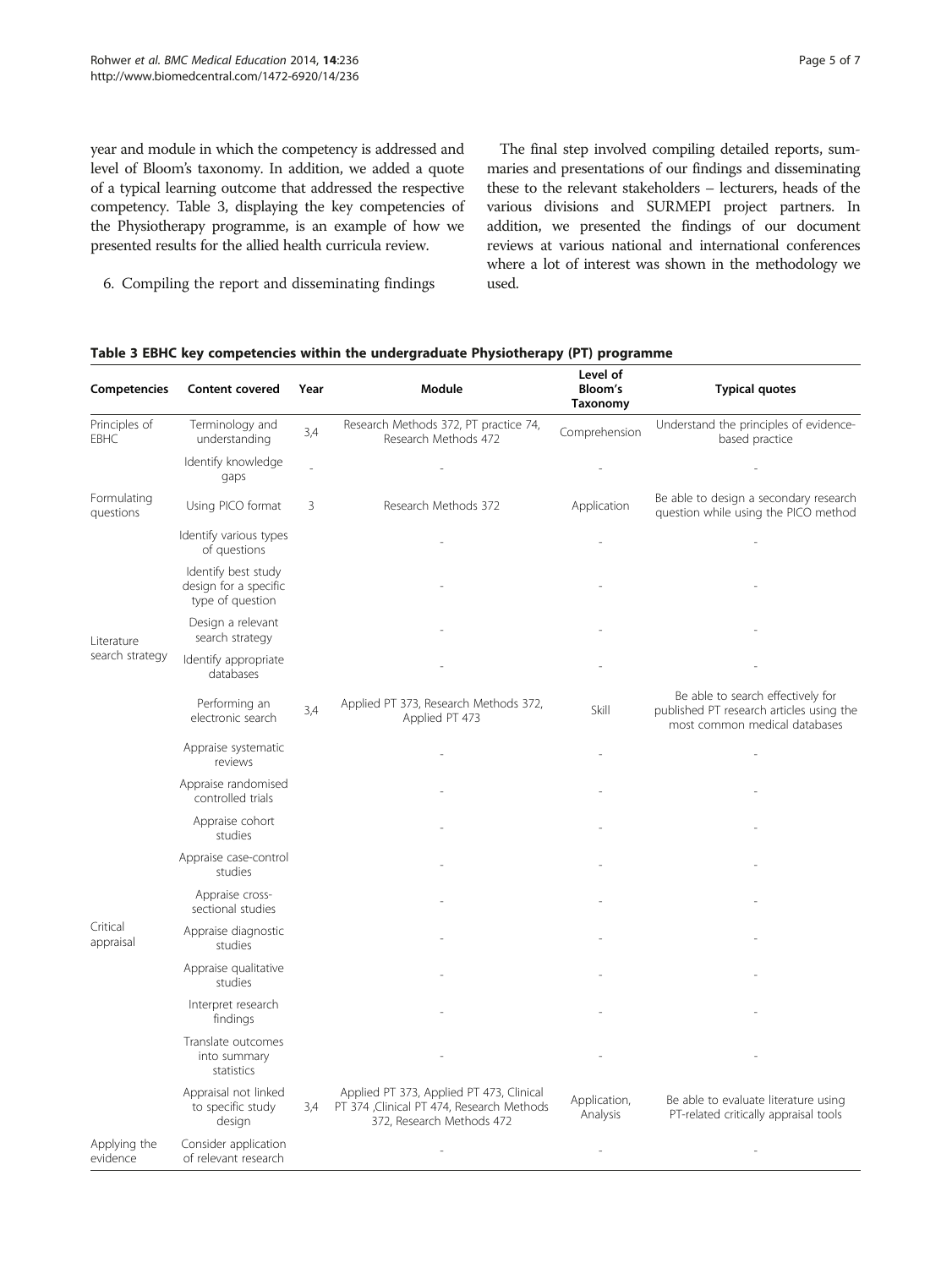## Results and discussion

#### Lessons learnt and recommendations

While doing these document reviews, we experienced some challenges and stumbling blocks. Below are the most important lessons we learnt – some are generic while others are context specific.

- Allow enough time: Never underestimate how long it takes to do a rigorous document review, even though it might seem simple. Initially we thought it would not take longer than six months. However, for the allied health document reviews, it took five months to merely collect all module outlines. After realising that we needed to send numerous emails to obtain all relevant curriculum documents, we started data coding the module outlines that we had already received in an effort to save time. In the end, each document review took more than a year from conception until completion, taking into account that we wanted to ensure methodologically sound end-products.
- On-going project management: When working in a large team, it is essential that there is good communication and mutual understanding of what needs to be achieved. This includes scheduling regular meetings to keep everybody up-to-date and checking that everybody is working towards the same goal. Misunderstandings are inevitable; thus allowing time for sorting them out is important.
- Continuous quality assurance: We cannot overemphasise the importance of quality assurance at each stage of the study, especially when involving research assistants and consultants that are not part of the author team. This ensures that the process is rigorous and that no important information is lost.
- Involve experts: Acknowledge gaps in your knowledge and involve experts that can help fill these gaps. We invited an expert in medical education to join our team, since none of the members of the original working group had this expertise. For example, understanding Bloom's taxonomy required repeated explanation and clarification before we agreed on how to apply it in our context. Table [1](#page-2-0), which gave us explicit examples of how to categorise learning outcomes, was valuable as guidance.
- Use software to organise data: Select appropriate software to extract, analyse and manage data. For the medical document review, we completed electronic data extraction forms in Microsoft Word and ended up with over hundred files that needed to be organised. Using ATLAS.ti software for the subsequent document reviews made it much easier to identify, analyse and manage relevant data

because it allows quick organising of the same codes. We used Dropbox to share files, enabling authors to have access to the latest versions of the working documents. This saved a lot of time and effort.

 Disseminate findings: Disseminate your findings to relevant stakeholders, even if they do not agree with your suggestions for improvement. Our results showed that EBHC teaching was mostly fragmented and that there was no progression from a lower to a higher level of cognitive functioning throughout the study programmes. When presenting the results to faculty members, we were mostly told that the learning outcomes did not reflect actual teaching in the classrooms or at the bedside.

## Conclusion

A document review of the formal curriculum on its own might not reflect the true teaching and learning experienced by the students, but provides a valuable point of departure for further investigations. It is thus an important baseline study that needs to be conducted with rigor and precision. We emphasise that a document review should be part of a three-pronged approach, including information gained from interviews with lecturers (taught curriculum) and students (learned curriculum).

#### Abbreviations

EBHC: Evidence-based Health Care; SU: Stellenbosch University; SURMEPI: Stellenbosch University Rural Medical Education Partnership Initiative.

#### Competing interests

The authors declare that they have no competing interests.

#### Authors' contributions

AR and TY developed the methodology for the document review of the medical curriculum, with input from the SURMEPI document review working group for the medical curriculum: Ms Anke Rohwer, Dr Taryn Young, Prof Lilian Dudley, Dr Fidele Mukinda, Dr Neil Cameron, Dr Bart Willems, Prof Shaheen Mehtar, Dr Frederick Marais, Dr Angela Dramowski, Prof Ben van Heerden. AR and TY analysed data and interpreted the findings. AR, TY and AS developed the methodology for the document review of the allied health curricula. Ms Moleen Zunza assisted with data extraction. AR and AS analysed data and interpreted the findings. AR drafted the manuscript. TY and AS critically engaged with the content and provided input. All authors had access to the contents of all document reviews, as well as this article and have approved of the final version of this manuscript.

#### Acknowledgements

The document review of the medical curriculum has been supported in part by the US President's Emergency Plan for AIDS relief (PEPFAR) through HRSA under the terms of T84HA21652 and via the Stellenbosch University Rural Medical Education Partnership Initiative (SURMEPI).

SURMEPI document review working group for the medical curriculum: Ms Anke Rohwer, Dr Taryn Young, Prof Lilian Dudley, Dr Fidele Mukinda, Dr Neil Cameron, Dr Bart Willems, Prof Shaheen Mehtar, Dr Frederick Marais, Dr Angela Dramowski, Prof Ben van Heerden

The Faculty of Medicine and Health Sciences, Stellenbosch University funded the allied health curricula document review.